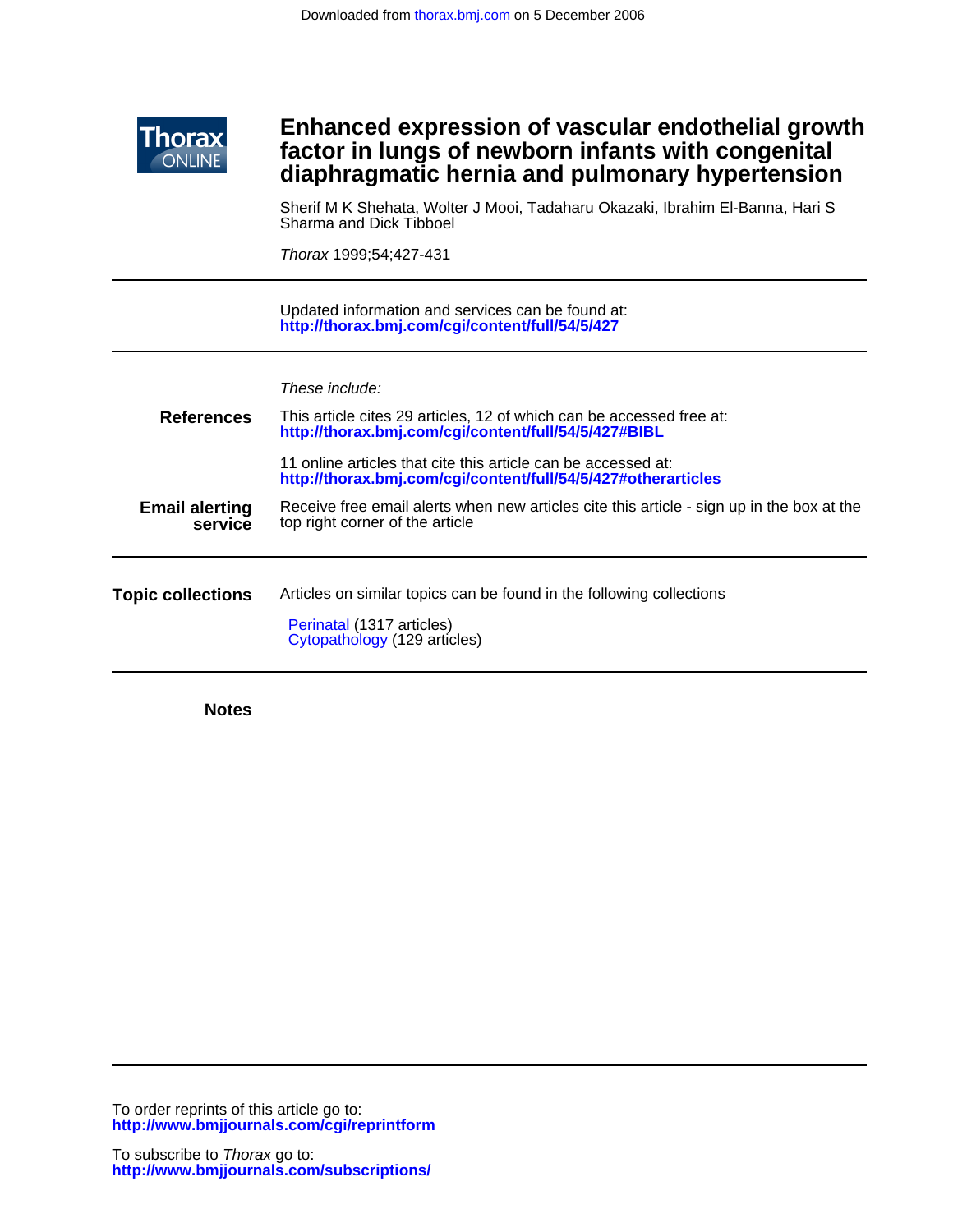# Enhanced expression of vascular endothelial growth factor in lungs of newborn infants with congenital diaphragmatic hernia and pulmonary hypertension

Sherif M K Shehata, Wolter J Mooi, Tadaharu Okazaki, Ibrahim El-Banna, Hari S Sharma, Dick Tibboel

## **Abstract**

*Background***—Pulmonary hypoplasia accompanied by pulmonary hypertension resistant to treatment is an important feature of congenital diaphragmatic hernia (CDH). The pathogenesis of the pulmonary vascular abnormalities in CDH remains to be elucidated at the molecular level. Vascular endothelial growth factor (VEGF), an endothelial cell specific mitogen, is known to play a role in pulmonary angiogenesis and vascular remodelling but there are no data on VEGF expression in patients with CDH.** *Methods***—Necroscopic lung specimens from 21 patients with CDH with lung hypoplasia and from seven age matched control newborn infants without lung hypoplasia were processed for immuno**histochemical analysis using affinity puri**fied anti-human VEGF antibodies. All the cases of CDH had pulmonary hypoplasia, indicated by a lung/body weight index of** <**0.012, and pulmonary hypertension indicated by repeated cardiac ultrasonography. Cellular localisation of VEGF was semiquantitatively analysed using a staining score ranging from 0 (no staining) to 4 (very strong staining).**

*Results***—Significantly raised levels of VEGF immunoreactivity were observed in lung specimens from cases of CDH compared with controls. VEGF was detected mainly in the bronchial epithelium and the medial smooth muscle cells of large (>200 µm) and small (<200 µm) pulmonary arteries, the most intense staining being in the medial smooth muscle cells of the small pulmonary arteries. Endothelial cells were positive for VEGF staining in patients with CDH but not in controls.**

*Conclusions***—This is the first study of VEGF expression in newborn infants with CDH. Increased levels of VEGF, especially in the small, pressure regulating pulmonary arteries, point to a potential role in vascular remodelling. This may reflect an unsuccessful attempt by the developing fetus to increase the pulmonary vascular bed in the hypoplastic lungs to alleviate the associated pulmonary hypertension.** (*Thorax* 1999;**54**:427–431)

Keywords: congenital diaphragmatic hernia; pulmonary hypertension; vascular endothelial growth factor; angiogenesis; immunohistochemistry

Congenital diaphragmatic hernia (CDH) remains one of the major challenges in paediatric surgery and neonatology. Despite recent developments in therapeutic modalities such as delayed surgery, exogenous surfactant therapy, nitric oxide (NO) inhalation, extracorporeal membrane oxygenation (ECMO), and partial liquid ventilation, the mortality rate remains around  $40\%$  in high risk cases.<sup>1-3</sup> The main pathological findings reported in the lungs of infants with CDH are lung hypoplasia and pulmonary vascular abnormalities including (a) reduced total pulmonary vascular bed and decreased number of vessels per volume unit of lung and (b) medial hyperplasia of pulmonary arteries together with peripheral extension of the muscle layer into small arterioles. $4-6$  The most common cause of the unfavourable outcome in human CDH is persistent pulmonary hypertension.<sup> $2-5$ </sup> Indeed, follow up of surviving patients with CDH has revealed that the pulmonary perfusion scan does not improve although the ventilation scan improves towards nearly normal levels.<sup>7</sup>

A recent developmental study of the lung vasculature showed that in early gestation the pulmonary vasculature develops by a combination of central angiogenic sprouting and the formation of peripheral vasculogenic lakes which progressively communicate with each other as gestation advances.<sup>8</sup> A number of growth factors with a proven or potential role in vascular development and remodelling in health and disease conditions have been identified.<sup>9 10</sup> Vascular endothelial growth factor (VEGF), a potent angiogenic growth factor, has been reported to have a narrow target cell specificity to endothelial cells. Moreover, VEGF regulates vasculogenesis and postnatal vascular remodelling.11–13 VEGF binds to high affinity cell surface receptors, KDR/flk and flt, which are predominantly expressed in endothelial cells.<sup>13</sup> Expression of VEGF is upregulated under a variety of pathophysiological conditions including pulmonary hypoxia.12–14

In order to investigate the pathogenesis of the underlying vascular abnormalities in CDH lungs we have investigated the cellular localisation of VEGF in pulmonary necropsy

**Department of Pediatric Surgery** S M K Shehata T Okazaki D Tibboel

**Department of Pathology** W J Mooi

**Department of Pharmacology** T Okazaki H S Sharma

**Sophia Children's Hospital, Erasmus University, 3015 GJ Rotterdam, The Netherlands**

**Department of Pediatric Surgery, Tanta University Hospital, Tanta, Egypt** S M K Shehata I El-Banna

Correspondence to: Professor Dr D Tibboel.

Received 22 July 1998 Returned to author 15 October 1998 Revised manuscript received 10 December 1998 Accepted for publication 29 January 1999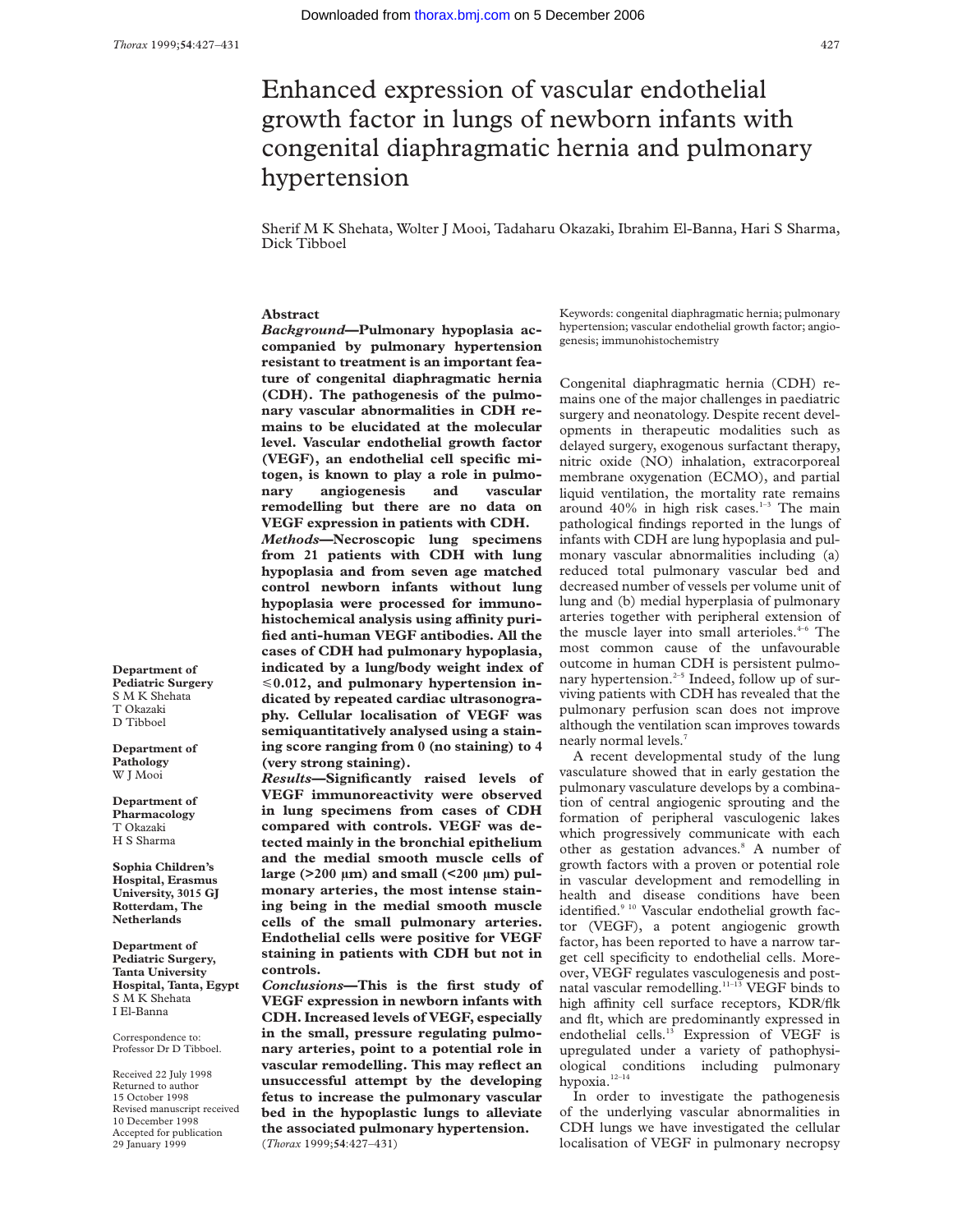specimens obtained from neonates with CDH and age matched controls.

#### **Methods**

#### TISSUE SPECIMENS

Lung tissue specimens used in this study were obtained from our archival collection at the Department of Pathology. These specimens represent material from 21 patients with CDH treated at Sophia Children's Hospital during the period 1981–97 who had died and from whom necroscopic material was obtained with the parents' consent. All cases were associated with lung hypoplasia, as indicated by a lung/body weight ratio index of  $\leq 0.012$ .<sup>15</sup> The control group consisted of seven age matched neonates who had died in the first 24 hours of extrauterine life because of neonatal asphyxia or placental insufficiency. These control cases did not have lung hypoplasia on histological screening. The CDH group had a gestational age varying from 35 weeks to term, with a mean of 38.4 weeks, while that of the control group was 35.1 weeks. Neither the CDH nor the control group was subjected to ECMO treatment. The left or right lung was chosen randomly for examination since no significant differences were found between the two lungs on histological screening in subjects with CDH.

Lung tissue specimens were fixed in formalin by immersion fixation and embedded in paraffin for histopathological examination and immunohistochemical analysis.

#### IMMUNOHISTOCHEMICAL ANALYSIS

Paraffin sections (6  $\mu$ m thickness) of the lung tissues were cut and mounted on glass slides coated with 3-amino-propyl-trioxysilane (Sigma, St Louis, MO, USA). Immunohistochemical analysis was performed using a standard avidin-biotin complex (ABC) method as described previously.<sup>16 17</sup> In brief, after deparaffinisation in xylene and rehydration through graded alcohol, the slides were rinsed with water and phosphate buffered saline (PBS) and placed in a Sequeza Immunostaining Workstation (Shandon Scientific Ltd, Astmoor, Runcorn, UK). The slides were preincubated for 15 minutes with normal goat serum to block non-specific binding, then incubated for 30 minutes at room temperature with affinity purified rabbit polyclonal antibodies in a dilution of 1:200. The anti-VEGF antiserum used was raised against a 20 amino acid synthetic peptide corresponding to residues 1–20 of the amino terminus of human VEGF18 (Santa Cruz Biotechnology Inc, Santa Cruz, USA).

The optimal dilution was identified by examining the intensity of staining obtained with a series of dilutions of the antiserum from 1:50 to 1:500. The dilution (1:200) resulted in specific and easily visible signals in paraffin sections of a capillary haemangioma.The haemangioma sections served as a positive control in the study. After washing with PBS, the test and control slides were incubated for 30 minutes with biotinylated secondary antibody (Multilink, 1:75 dilution, Biogenex, San Ramon, MO, USA). After two washes in PBS the slides were

incubated for 30 minutes with alkaline phosphatase conjugated streptavidin (Biogenex) in a dilution of 1:50, then rinsed with 0.2 M Tris HCl, pH 8.0. Levamisole (Sigma) was used to block the endogenous alkaline phosphatase activity and the slides were stained for 30 minutes with 0.3% new fuchsin/Tris HCl (Sigma) for colour enhancement. Negative controls were prepared by omission of the primary antiserum. The slides were lightly counterstained with Mayer's haematoxylin for 10 seconds.

Immunolocalisation of VEGF in endothelial cells and smooth muscle cells was verified by staining with specific markers. Endothelial cells were identified by CD31 immunostaining.<sup>19</sup> Staining was performed by the ABC method using 0.025% 3,3-diaminobenzidine (DAB) as chromogen. The slides were incubated for 20 minutes in methanol with  $0.3\%$  H<sub>2</sub>O<sub>2</sub> to block the endogenous peroxidase activity. They were then incubated with the primary anti-human CD31 monoclonal antibody in a dilution of 1:80 (Dako Corporation, Glostrup, Denmark) at room temperature for 30 minutes and subsequently visualised after developing the colour with 0.025% DAB. Using the DAB based colour development method, consecutive tissue sections were stained with antihuman mouse monoclonal  $\alpha$ -smooth muscle actin  $(\alpha SMA)$  antibody (clone 1A4, Biogenex) in a dilution of 1:200.

#### SEMIQUANTITATIVE ANALYSIS

Prior to screening, sections were coded so that the observers were unaware of the clinical details of the case under study. VEGF expression was analysed semiquantitatively using a visual scale ranging from 0 to 4 (grade  $0 = no$ staining, grade  $1 =$  focal staining, grade  $2 =$ diffuse faint staining, grade  $3 =$  diffuse moderate staining, and grade  $4 =$  diffuse strong staining).<sup>20</sup> The entire slide of a tissue block taken from the mid lung area was investigated and scored at the same magnification by three independent observers and the average used for subsequent analysis. Sections were graded 0–4 for the localisation of VEGF in the bronchial epithelium, endothelium, and medial smooth muscle cells in small  $(50-200 \text{ }\mu\text{m})$ external diameter) and large (>200 µm external diameter) pulmonary arteries.<sup>21</sup> This scoring method has previously been shown to allow the detection of differences in expression levels as small as  $1.5$  times.<sup>20 22</sup>

#### STATISTICAL ANALYSIS

The median VEGF staining score was calculated for the two groups. Before ranking, the scores were rounded to the nearest complete number. Statistical analysis was performed after ranking using either the Mann–Whitney test or Fisher's exact test as appropriate. A p value of  $\leq 0.05$  was considered significant.

#### **Results**

## CLINICAL AND NECROPSY DATA

Thirteen of the 21 diaphragmatic hernias were left sided. All patients presented in the first six hours of life and were treated according to a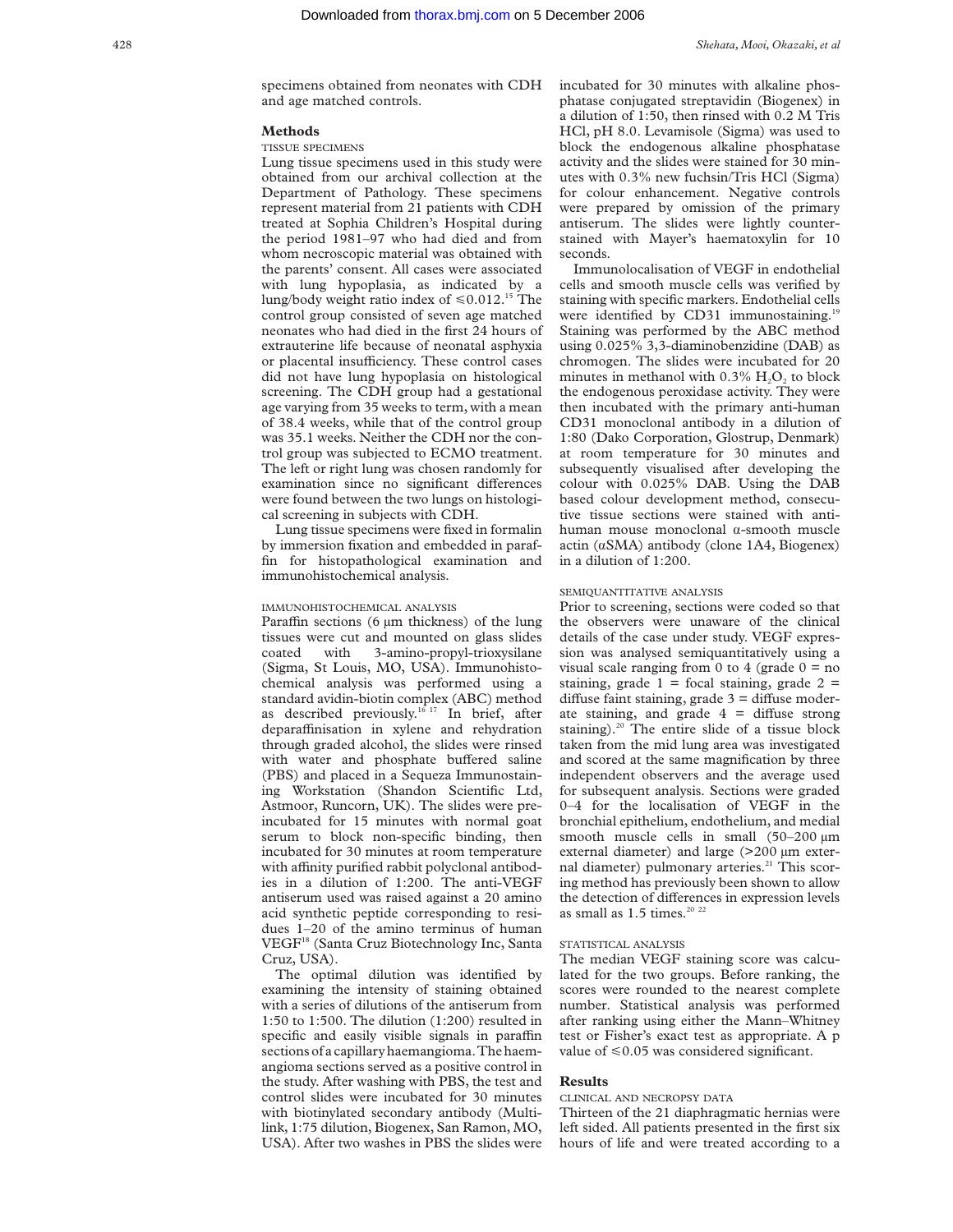

*Figure 1 Immunohistochemical localisation of VEGF in lung tissue. (A) Intense expression of VEGF in the medial smooth muscle cells of small diameter pulmonary arteries and in the bronchial epithelium of CDH lung tissue. (B)* Expression of VEGF in the bronchial epithelium and faintly in the smooth muscle cells of the pulmonary arteries of control<br>non-hypoplastic lung tissue. (C) Expression of VEGF in the arterial endothelium (arrowed) and media *cells of pulmonary arteries in CDH hypoplastic lung tissue. (D) Arterial endothelium identified (arrow) by CD31 staining using peroxidase technique. (Calibration bars = 50 µm in A and B and 25 µm in C and D).*

standard protocol including conventional mechanical ventilation, cardiac ultrasound, and delayed surgery.1 Clinical evidence of right to left shunting was obtained by preductal and postductal transcutaneous oxygen saturation differences of  $>10\%$  in cases of CDH.<sup>23</sup> Echocardiography documented the right to left shunt and pulmonary hypertension. In three cases associated major congenital anomalies were found (Fallot's tetralogy, tracheooesophageal cleft, and trisomy 21, respectively). Nineteen of the neonates with CDH died within 48 hours of birth, five in the first hour. In three instances hyaline membrane disease was observed and one patient developed pulmonary bleeding. All seven age matched controls had died in the first 24 hours after birth. Control cases were subjected to ventilatory therapy in settings similar to those of the CDH cases, including inspiratory oxygen fraction of 1.0 for variable periods up to 16 hours postnatally.

#### LOCALISATION OF VEGF

VEGF was found in the bronchial epithelium and medial arterial smooth muscle cells of the control cases. Distinct VEGF immunostaining was identified in the bronchial epithelium and the medial smooth muscle cells of the pulmonary arteries in tissue specimens from the CDH group, as verified by immunolocalisaton of áSMA. VEGF immunoreactivity in the bronchial epithelium and arterial medial smooth muscle cells was more intense in the CDH cases than in the controls (fig 1A and B).

In the CDH group VEGF staining in the pulmonary vasculature was most intense in the medial smooth muscle cells of the small pulmonary arteries with an external diameter of <200 µm. High levels of VEGF expression were also found in the supernumerary arteries from the CDH cases. VEGF expression was detected in the endothelium of the pulmonary arteries only in the CDH cases (fig 1C). This endothelial staining was colocalised using consecutive sections stained with the endothelial cell marker CD31 (fig 1D). No VEGF immunopositivity was detected in the endothelium of controls (fig 1B). Weak VEGF expression was observed in the medial smooth muscle cells of large pulmonary veins in the CDH cases.

No differences in the pattern of VEGF expression were seen between the CDH cases artificially ventilated for up to 48 hours and the five cases who died in the first hour after birth despite maximal attempted resuscitation, even without receiving vigorous ventilatory support. No VEGF expression was observed in the arterial medial smooth muscle cells of pulmonary veins in the control group.

The mean VEGF expression score in the CDH cases had a maximal value of 3.38 in the bronchial epithelial cells. Endothelial and medial smooth muscle cells of large pulmonary arteries (external diameter >200 µm) had low staining values of 0.5 and 1.43, respectively. Statistical analysis of the VEGF expression scores in the two groups showed significantly higher levels ( $p \le 0.05$ ) in the bronchial epithelium and medial smooth muscle cells of the large and small pulmonary arteries of the CDH group compared with controls  $(p = 0.001,$ 0.027, and 0.002, respectively, using the non-parametric Mann-Whitney U test, table 1).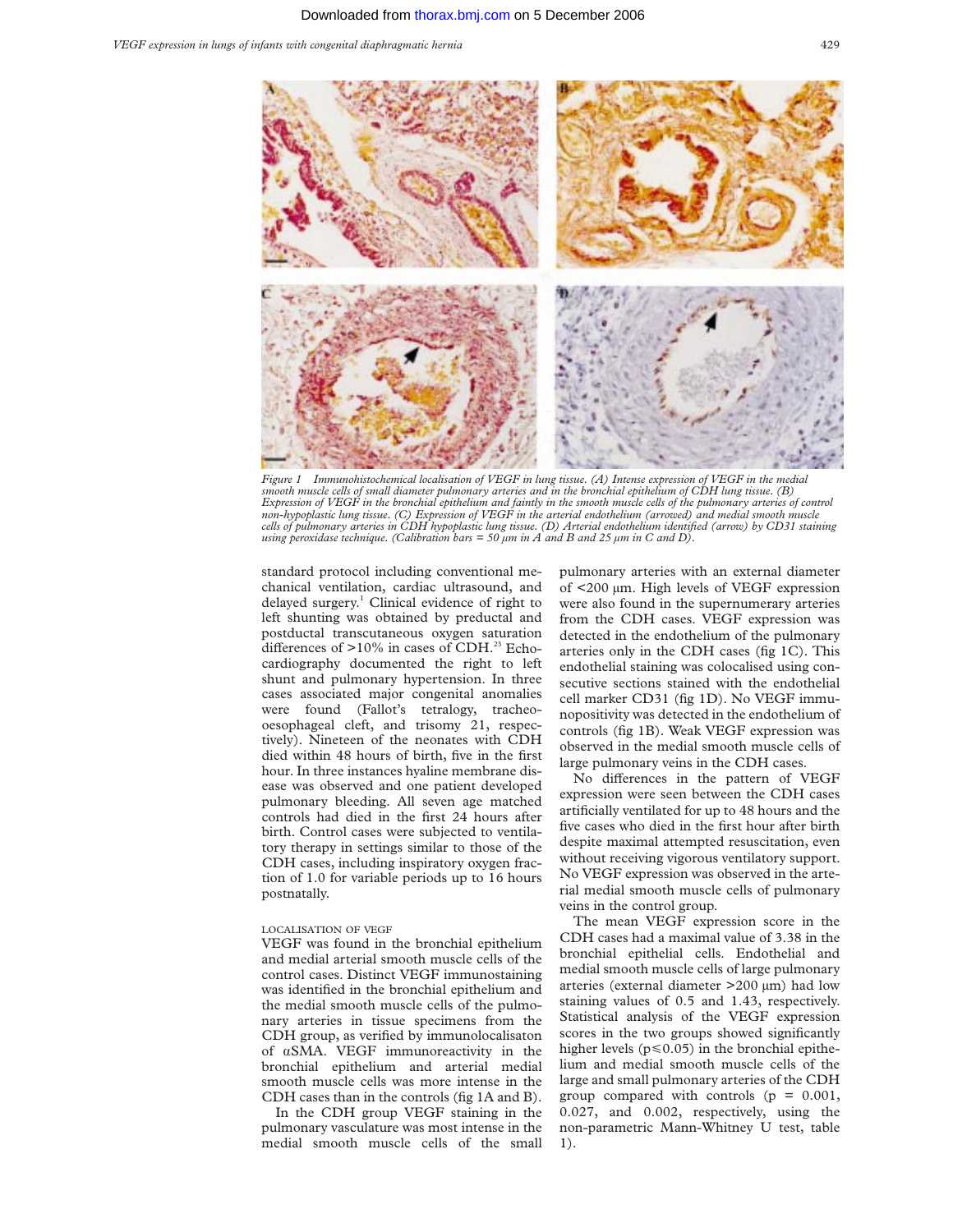| n                                      | Mean<br>rank | Sum of<br>ranks | p value  |  |
|----------------------------------------|--------------|-----------------|----------|--|
| Bronchial epithelium                   |              |                 |          |  |
| 21                                     | 17.38        | 365.0           | $0.001*$ |  |
| 7                                      | 5.86         | 41.0            |          |  |
| Large artery medial small muscle cells |              |                 |          |  |
| 21                                     | 16.45        | 345.5           | $0.027*$ |  |
|                                        | 8.64         | 60.5            |          |  |
| Small artery medial small muscle cells |              |                 |          |  |
| 21                                     | 17 12        | 359.5           | $0.002*$ |  |
|                                        | 6.64         | 465             |          |  |
|                                        |              |                 |          |  |

CDH = congenital diaphragmatic hernia.

\*Significant difference  $(p \le 0.05)$ .

Since there was no expression of VEGF in the endothelium of the pulmonary arteries in the controls and the score was always zero, Fisher's exact test was considered more appropriate for the comparison of endothelial staining scores.<sup>24 25</sup> Significantly higher expression was observed in the endothelial cells of CDH cases using Fisher's exact test with p values of 0.01 and <0.001 for large and small pulmonary arteries, respectively, compared with controls.

#### **Discussion**

We have found increased VEGF immunoreactivity in the endothelium and medial smooth muscle cells of pulmonary arteries in cases of CDH with pulmonary hypoplasia. The highest levels of expression in the pulmonary vasculature were observed in the medial smooth muscle cells of arteries with a diameter of less than 200 µm, particularly in the supernumerary arteries which are known to play an important role in pulmonary blood pressure regulation and vascular resistance.<sup>26</sup>

Our results are in agreement with a previous experimental report which confirmed that the arterial medial smooth muscle cells are a source of VEGF.<sup>27</sup> The increased VEGF expression detected in CDH cannot be due to artificial ventilation since we did not find any difference in VEGF expression between the patients ventilated for short (up to one hour) or longer (up to 48 hours) periods. In addition, no differences in the degree of VEGF expression were found in bronchial epithelium in the CDH group, regardless of whether or not these lungs were exposed to high levels of inspiratory oxygen or volume trauma and shear forces related to variable periods of artificial ventilation.

Since no significant differences in lung hypoplasia have been reported between the right and left lungs from infants with high risk  $CDH<sub>28</sub><sup>29</sup>$  we randomly chose either lung from the CDH group for study. In agreement with previous studies, we found no differences between the lungs in a preliminary examination.

VEGF is recognised as an endothelial cell mitogen and angiogenic inducer with activity restricted to the vascular endothelial cells.<sup>30</sup> <sup>31</sup> It is expressed in a variety of cells and a paracrine mechanism of action has been suggested whereby non-endothelial cells secrete VEGF which modulates the vasculogenesis and angiogenesis in the adjacent vascular endothelium.<sup>27</sup> This important angiogenic role of VEGF is indicated by the fact that abnormal vessel development leading to death occurred in embryos lacking a single VEGF allele<sup>32</sup> or following the experimental inactivation of the VEGF gene by replacing the coding sequence of exon 3 of the VEGF gene in embryonic stem cells.33

We found endothelial reactivity for VEGF in the pulmonary vasculature of human CDH hypoplastic lungs but not in the control cases; this is in agreement with a previous study which reported that VEGF is not expressed in the normal endothelium of the developing fetus.27 However, it has previously been reported that, in endothelial cells derived from microvessels, VEGF expression can be upregulated in vitro by hypoxia and adenosine. $3435$ 

There is a similarity between the structural changes in the pulmonary vasculature of CDH hypoplastic lungs and that of another paediatric form of pulmonary hypertension—namely, persistent pulmonary hypertension of neonates.9 36 It is unclear whether similar growth factors and cytokines contribute to these vascular abnormalities.<sup>37</sup> Furthermore, it is of note that increased VEGF expression has been reported in the lungs of patients with primary pulmonary hypertension.<sup>37</sup>

Our knowledge of vascular development in congenital diaphragmatic hernia and/or vascular remodelling following postnatal interventions is far from complete, and it is too early to speculate in detail about the pulmonary vascular abnormalities at the molecular level. There is no doubt that growth factors play an essential role in the development and maturation of the pulmonary and vascular systems.<sup>38 39</sup> The increased VEGF expression in small diameter and supernumerary pulmonary arteries in CDH cases complicated by pulmonary hypertension may reflect an apparently unsuccessful attempt by the developing fetus and neonate to compensate for the stunted lung vessel growth and/or to stimulate arterial angiogenesis of the pulmonary pressure regulating arteries caused by a mechanism which remains to be identified.

The expert technical assistance of Mr Johan van Lier is much appreciated. The Sophia Foundation and Medical Faculty, EUR supported this study. Dr Shehata is in receipt of an inter-national grant from the Tanta University Medical Faculty Foundation, Tanta, Egypt.

- 1 Hazebroek FWJ, Tibboel D, Bos AP, *et al*. Congenital diaphragmatic hernia: the impact of preoperative stabilization. A prospective study in 13 patients. *J Pediatr Surg* 1988;**23**:39–46.
- 2 Azarow K, Messineo A, Pearl R, *et al*. Congenital diaphragmatic hernia. A tale of two cities, the Toronto experience. *J*
- *Pediatr Surg* 1997;**32**:395–400. 3 Wilson JM, Lund DP, Lillehei CW, *et al*. Congenital diaphragmatic hernia. A tale of two cities, the Boston experience  $\hat{\jmath}$  Pediatr Surg 1997;32:401-5.
- experience. *J Pediatr Surg* 1997;32:401-5.<br>4 Kitigawa M, Hislop A, Boyden EA, *et al.* Lung hypoplasia in congenital diaphragmatic hernia. A quantitative study of airway, artery, and alveolar development. *Br J* Surg 1971;**58**:342–6. 5 Reid L. The lung: its growth and remodeling in health and
- 
- disease. *Am J Roentgenol* 1977;**129**:777–88. 6 Geggel RL, Murphy JD, Langleben D, *et al*. Congenital diaphragmatic hernia: arterial structural changes and persistent pulmonary hypertension after surgical repair. *J Pediatr* 1985;**107**:457–64.
- 7 Jeandot R, Lambert B, Brendel AJ, *et al*. Lung ventilation and perfusion scintigraphy in the follow up of repaired congenital diaphragmatic hernia. *Eur J Nucl Med* 1989;**15**: 591–6.